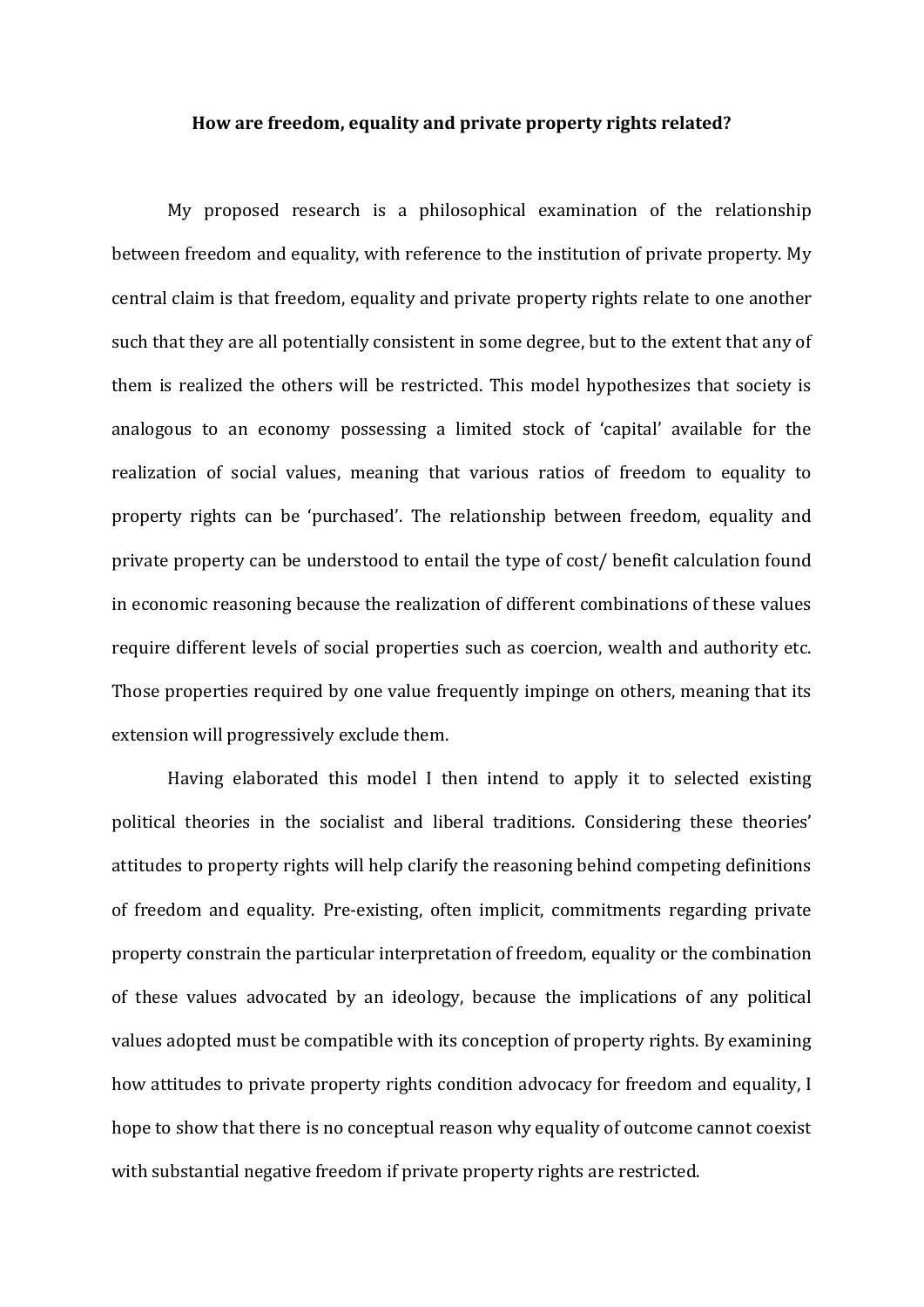## **Positioning of the Research**

My research would contribute to the literature in three ways: firstly it would outline a new conceptual model of the relationship between freedom, equality and property rights; secondly it would help clarify existing debates between liberalism and socialism; and thirdly it would pave the way for an argument that individual freedom and equality of outcome are compatible.

There is extensive existing literature concerning the respective relationships between freedom and equality, freedom and private property and equality and private property (e.g. Berlin (1958, 123-125, 167, 170; 1969, xlix-li, liv); Christman (1994, 67- 80); Cohen (1994, 223; 1995, 28-31, 34-37, 53-59); Dworkin (2000, 65-70, 120-134, 171, 182); Hayek (1960, 17-19, 85-101, 136-141; 1982, 81-83); Norman (1982, 85-99, 105; 1987, 2-5, 15-16, 132-135); Steiner (1994, 1, 35-39, 52-54, 91, 229-236); Tawney (1931, 60, 84-86, 121-126, 149-155, 228-247)). However the idea of a tripartite quasieconomic relationship between these values would contribute a new analytical perspective which could help to clarify these debates. The existing literature does not address the idea that private property rights condition the relationship between freedom and equality itself, as opposed to interacting with each of these values independently; my research would aim to fill this gap.

The second contribution of my research would be to clarify the debates between socialism and liberalism. It is a staple of liberal and right wing political theories that "material equality and liberty are irreconcilable" (Hayek 1982, 181, n. 30; cf. Berlin 1958, 123-125, 167, 170; Berlin 1969, liv; Hayek 1960, 85-86; Hayek 1982, 83; Hume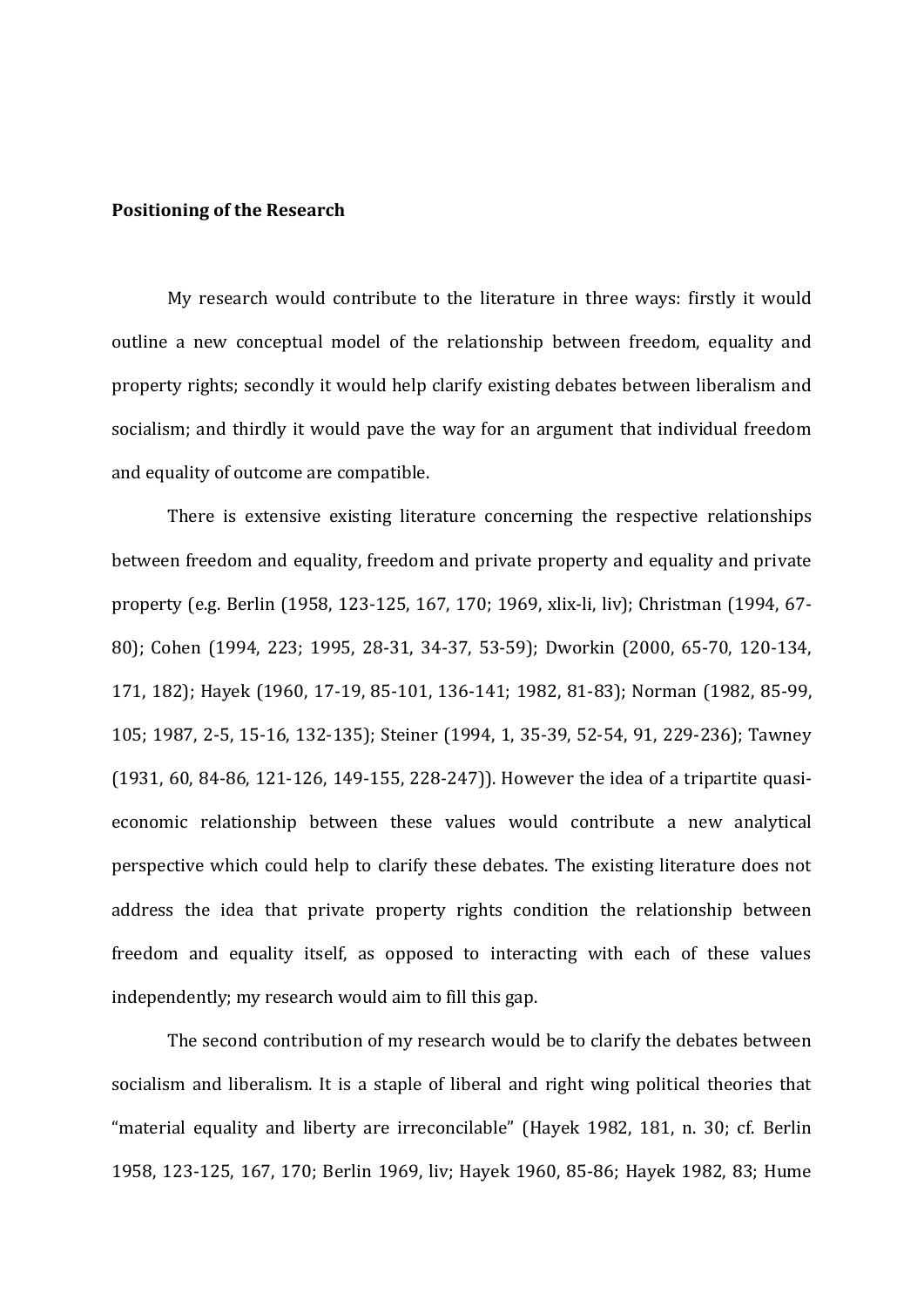1975, 193-194; Nozick 1974, 160-164). Conversely, socialists generally consider freedom and equality to be compatible, but often have recourse to the idea of positive freedom (e.g. Norman 1982, 85-92; 1987, 28-55), a conception which liberals regard as an abuse of the term (Berlin 1958, 122- 125). My research would clarify why socialists and liberals talk at cross purposes, since it would show that their conceptions of freedom and equality differ as a result of the attempt to reconcile or balance these values in the context of private property rights which make their true reconciliation impossible.

Finally, my research would provide an argument that negative freedom and equality of outcome can be made conducive. While there is some literature claiming that private property is not integral to negative freedom (e.g. Cohen 2001; Cohen 2011; Waldron 2006, 154-155), the role of private property in governing the relationship between freedom and equality – and thus the terms of political debate – has not been analysed. My research would offer an original perspective on the relationship between freedom and equality by focussing attention on the background assumption of private property rights which forms the conceptual basis of the debate.

## **Research Design and Methodology**

My methodology is analytical political theory. The research will have two stages. The first will comprise a defence of my primary claim: that freedom, equality and property rights are all consistent to some extent, but with a limited scope for tripartite realization. This will involve conceptual analysis of freedom, equality and property rights to determine the implications of the pursuit of each of these values for the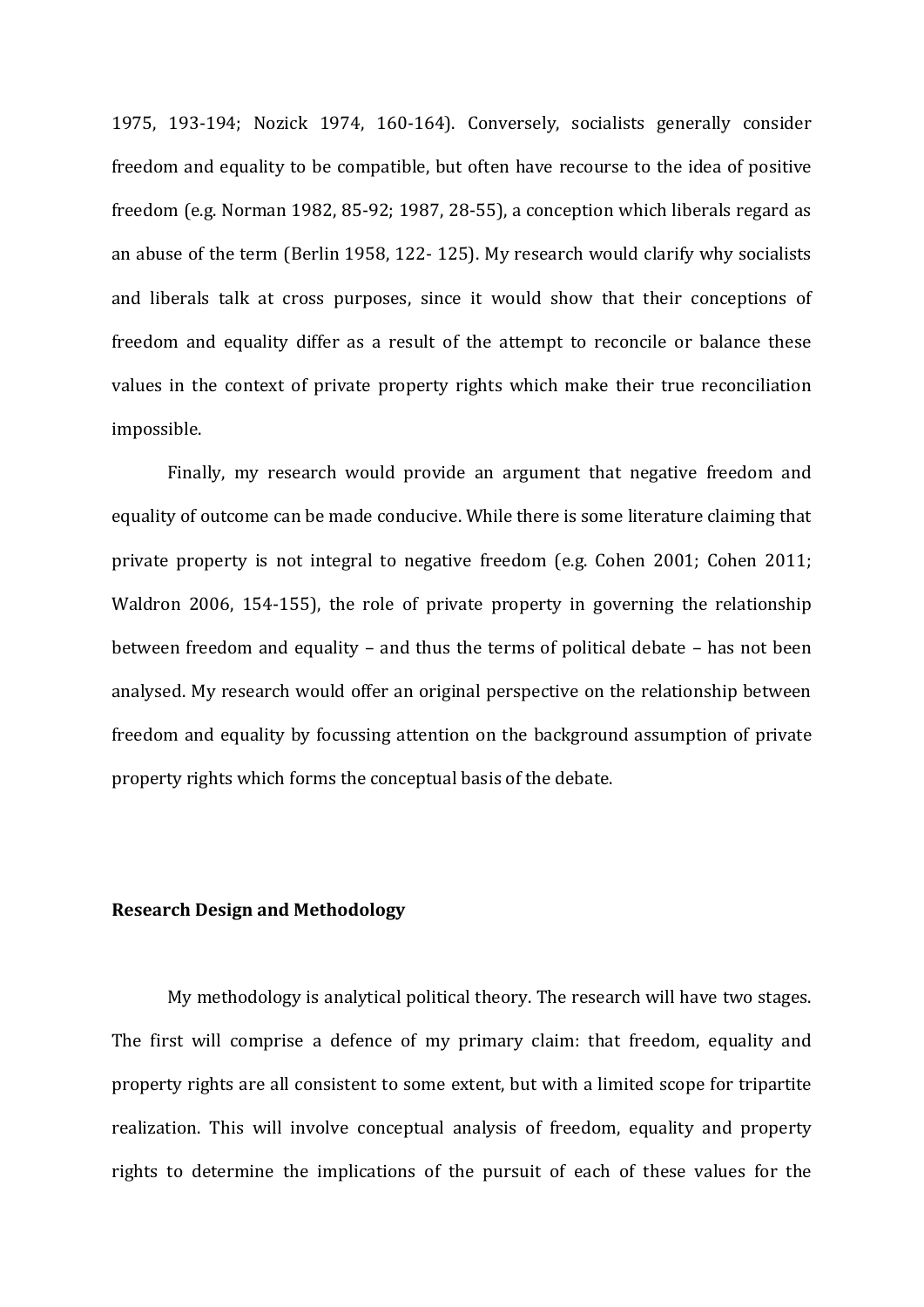realization of combinations of the others. I will focus on existing philosophical explications of freedom, equality and private property rights such as Baker (1986), Berlin (1958), Christman (1994), Cohen (2001; 2011), Dworkin (2000), Hohfeld (2001), Honoré (1968), Steiner (1994), Tawney (1931), Waldron (1988) and Williams (1962).

The second stage will utilize the model developed in the first section to critique selected existing theories broadly classified as liberal and socialist. I expect the theories considered to include those of Cohen (2009), Dworkin (2000), Hayek (1960; 1982), Norman (1982; 1987), Nozick (1974) and Rawls (1971) (the number of theories addressed will be limited by the available space, so this analysis will only provide examples of how the model developed in the first stage applies to existing theories). This stage of the research will involve exegesis of arguments for freedom and/ or equality deriving from liberalism and socialism to show that their conceptions of freedom and equality differ primarily because of background assumptions about private property rights.

Finally, building on the two main stages, I intend to argue that, contrary to liberalism and right wing libertarianism (e.g. Hayek 1960, 140; Nozick 1974, 151-164), freedom and equality are not necessarily incompatible. The perception that they conflict derives from the presupposition of private property rights, but by reducing the extent of private property more social capacity can be made available for the pursuit of freedom and equality. Hence extensive negative freedom can coexist with equality of outcome in the absence of private property rights.

## **References:**

Baker, Edwin C. 1986. "Property and its Relation to Constitutionally Protected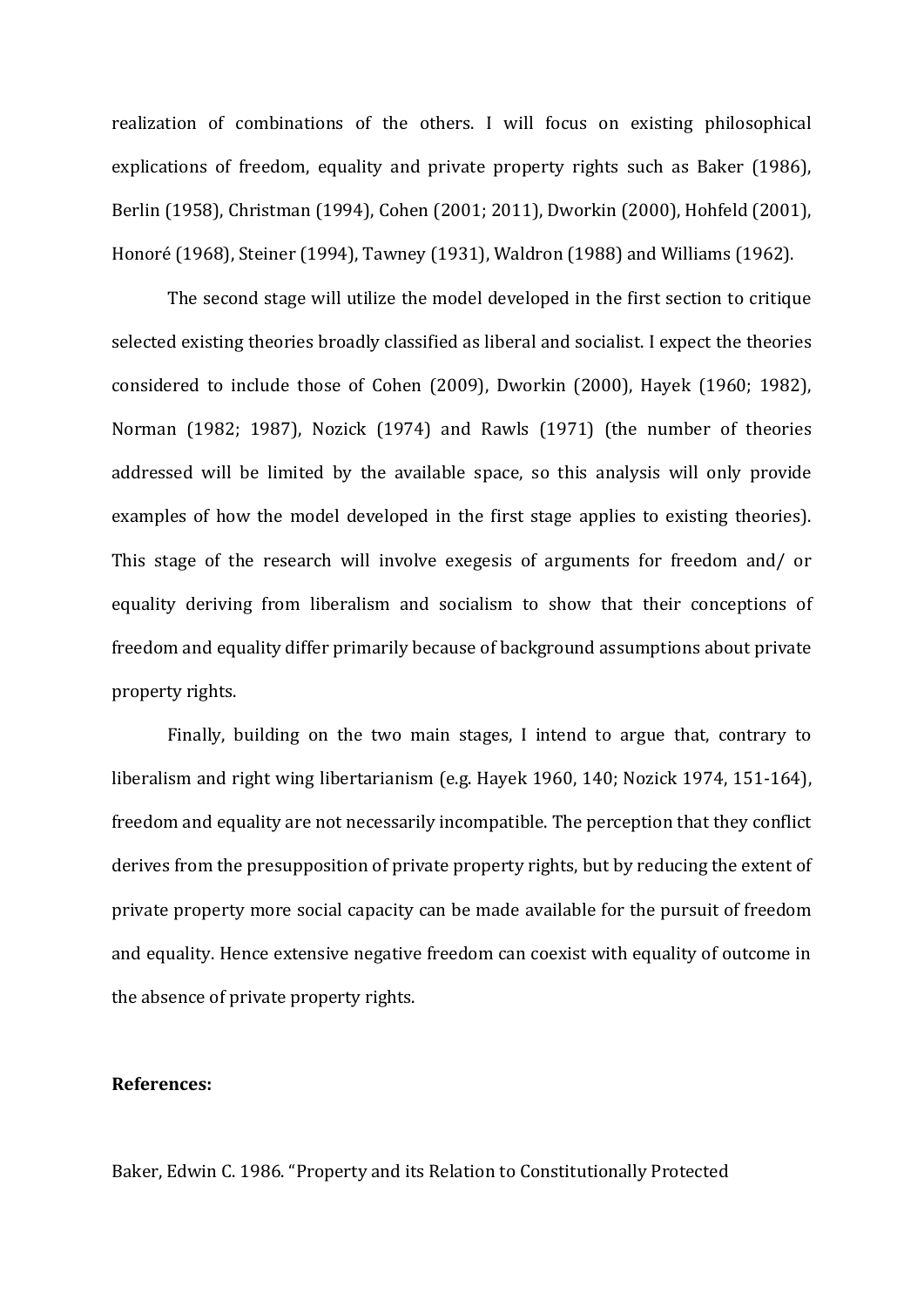Liberty". *University of Pennsylvania Law Review* [online]. Vol. 134, No. 4 (Apr., 1986). pp. 741-816. Available at: [<http://www.jstor.org/stable/3312019>](http://www.jstor.org/stable/3312019) [Accessed 8/8/2011]

Berlin, Isaiah. 1958. "Two Concepts of Liberty". In Isaiah Berlin, *Four Essays on Liberty* Oxford: Oxford University Press. (1969). pp. 118-172

Berlin, Isaiah. 1969. "Introduction". In Isaiah Berlin, *Four Essays on Liberty*. Oxford: Oxford University Press. (1969). pp. ix-lxiii

Christman, John. 1994. *The Myth of Property*. Oxford: Oxford University Press

Cohen, G. A. 1994. "Back to Socialist Basics". In *On the Currency of Egalitarian Justice, and Other Essays in Political Philosophy*. Princeton: Princeton University Press. (2011). pp. 211-224

Cohen, G. A. 1995. *Self-Ownership, Freedom and Equality*. Cambridge: Cambridge University Press

Cohen, G. A. 2001. "Freedom and Money". In G. A. Cohen, *On the Currency of Egalitarian Justice, and Other Essays in Political Philosophy*. Princeton: Princeton University Press. (2011). pp. 166-199

Cohen, G. A. 2009. *Why not Socialism?*. Princeton: Princeton University Press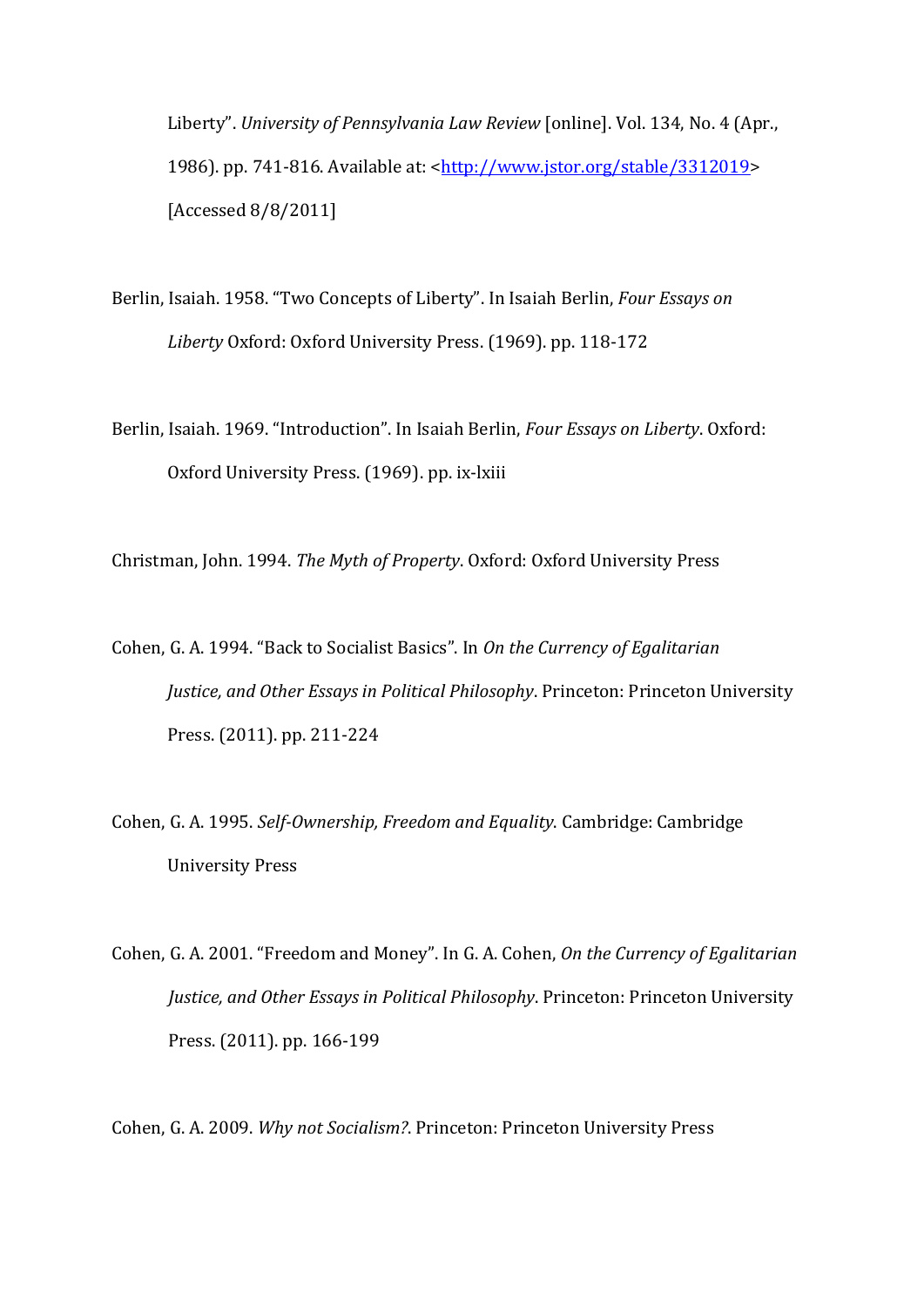Cohen, G. A. 2011. "Capitalism, Freedom, and the Proletariat". In G. A. Cohen, *On the Currency of Egalitarian Justice, and Other Essays in Political Philosophy*. Princeton: Princeton University Press. (2011). pp. 147-165

Dworkin, Ronald. 2000. *Sovereign Virtue*. Cambridge, MA: Harvard University Press

Hayek, F. A. 1960. *The Constitution of Liberty*. London: Routledge & Kegan Paul

Hayek, F. A. 1982. *Law, Legislation and Liberty: A new statement of the liberal principles of justice and political economy*. London: Routledge & Kegan Paul

Hohfeld, Wesley Newcomb. 2001. *Fundamental Legal Conceptions as Applied in Judicial Reasoning*. Aldershot: Dartmouth

Honoré, A. M. 1968. "Ownership". In A. G. Guest (ed.), *Oxford Essays in Jurisprudence* (First Series), Second Edition. Oxford: Oxford University Press. (1968). pp. 107- 147

Hume, David. 1975. *Enquiries concerning Human Understanding and concerning the Principles of Morals*, Third Edition. Oxford: Oxford University Press

Norman, Richard. 1982. "Does equality destroy liberty?". In Keith Graham (ed.), *Contemporary Political Philosophy: Radical Studies*. Cambridge: Cambridge University Press. (1982). pp. 83-109